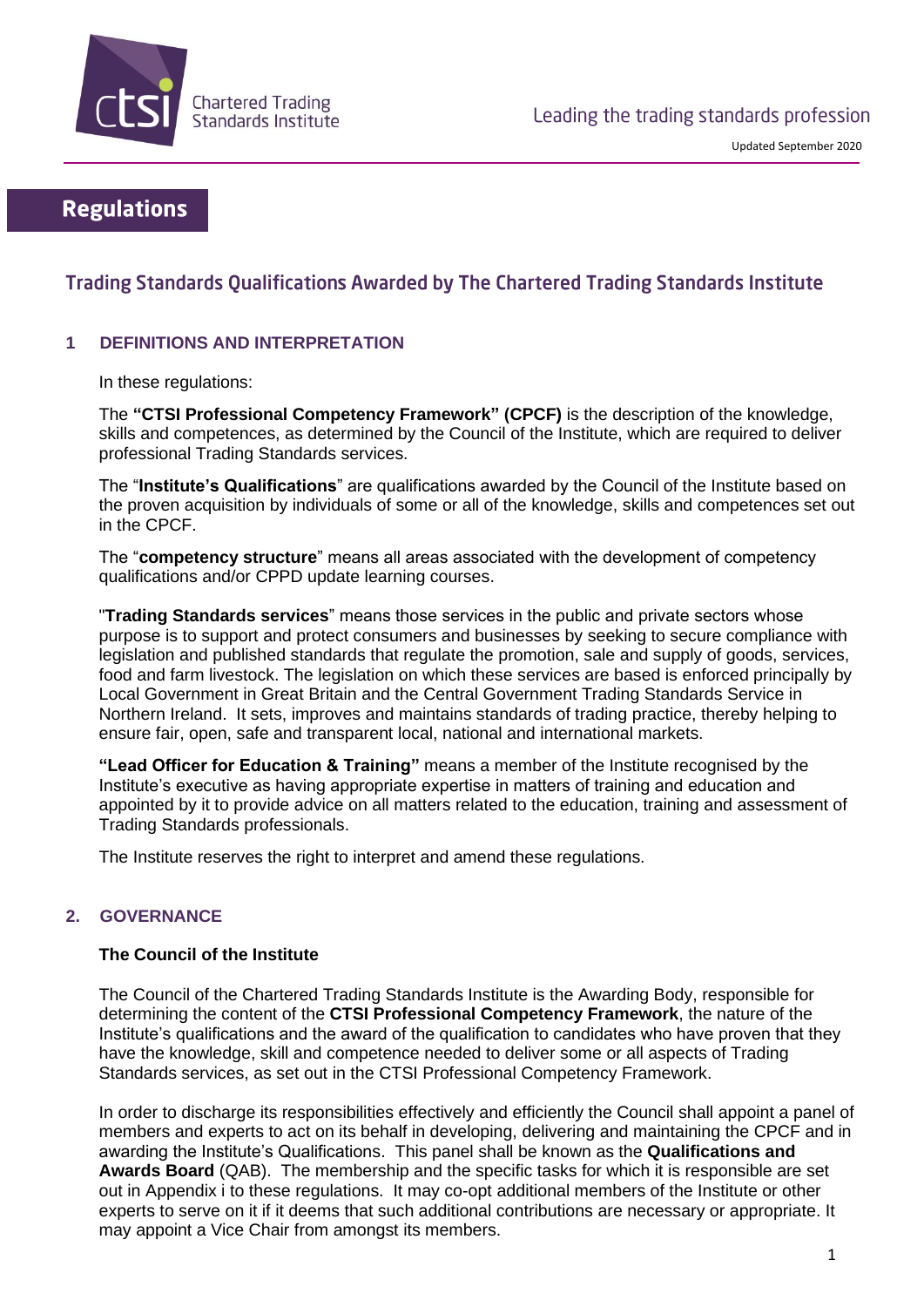Membership of the QAB shall be reviewed and confirmed by Council as required. The Council members who serve on the QAB shall provide a verbal report on their activities to each meeting of Council. The Institute's executive shall provide each meeting of Council with a written report on the meetings of the QAB and include in that report an update on the overall delivery and operation of the CPCF.

At any meeting of the QAB four members shall constitute a quorum, provided the Chair or Vice-Chair is present. In exceptional circumstances, where this is not possible, the quorum will elect a temporary Chair for the purpose of the meeting.

Decisions of the QAB should be taken by consensus if possible, but where a majority decision is needed every member of QAB has a single vote and the Chair for any item on the agenda has a casting vote in the event of a tie. Co-opted members shall not have voting rights.

The Council and the QAB shall be assisted in the discharge of their responsibilities with regard to the assessment of candidates and the award of the Institute's Qualifications by panel of experts and stakeholders appointed by the Institute's executive. This panel shall be known as the "**Examinations and Assessments Board**" (EAB).

Membership of the EAB shall be determined by the executive of the Institute and may include representation from relevant stakeholders such as central government departments responsible for the legislation on which the CPCF is based, enforcing authorities, business and individuals which the executive considers have appropriate expertise and involvement with the training and qualification process, including moderators, examiners and a lead external verifier appointed by the Institute to deliver the assessment processes. The responsibilities of the EAB are set out in Appendix ii to these regulations. It shall provide appropriate advice to all meetings of the QAB.

The EAB will operate under a Chair and Vice-Chair appointed by the Institute's executive and shall meet at such times and places as the executive may decide.

At any meeting of the EAB four members shall constitute a quorum, provided the Chair or Vice-Chair of the EAB is present. In exceptional circumstances where this is not possible, the quorum will elect a temporary chair of the EAB.

Decisions of the EAB should be reached on a consensus basis, but where majority decisions are needed every member of the EAB has a single vote and the chair of the EAB for any item on the agenda has a casting vote in the event of a tie.

Any business of the EAB may be carried on by a committee appointed by the EAB for that purpose and the EAB or its committee may direct the chair of any meeting to complete any business which it is not possible to complete during the meetings.

The **"Competency and Structures Board"** (CSB) shall assist the QAB in its responsibilities regarding the development of competency qualifications and update learning courses. Reporting to them on areas for development and approval. The CSB consists of Lead Officer group for Education, QAB members and other suitably qualified individuals. Subject expert advisers will be invited to work alongside this board.

### **The executive of the Institute**

The employees of the Institute constitute its executive and its role is to develop, organise and administer all processes needed to deliver and maintain the CPCF in accordance with the decisions of Council and the QAB. It will publish the syllabi and regulations. In fulfilling this role the executive will determine the nature and form of evidence that is required for candidates to demonstrate the acquisition of the knowledge, skills and competences described in the Institute's qualifications. It will devise, organise and administer the assessment processes which are necessary to enable candidates to provide evidence of their knowledge, skill and competence so that the appropriate qualifications may be awarded.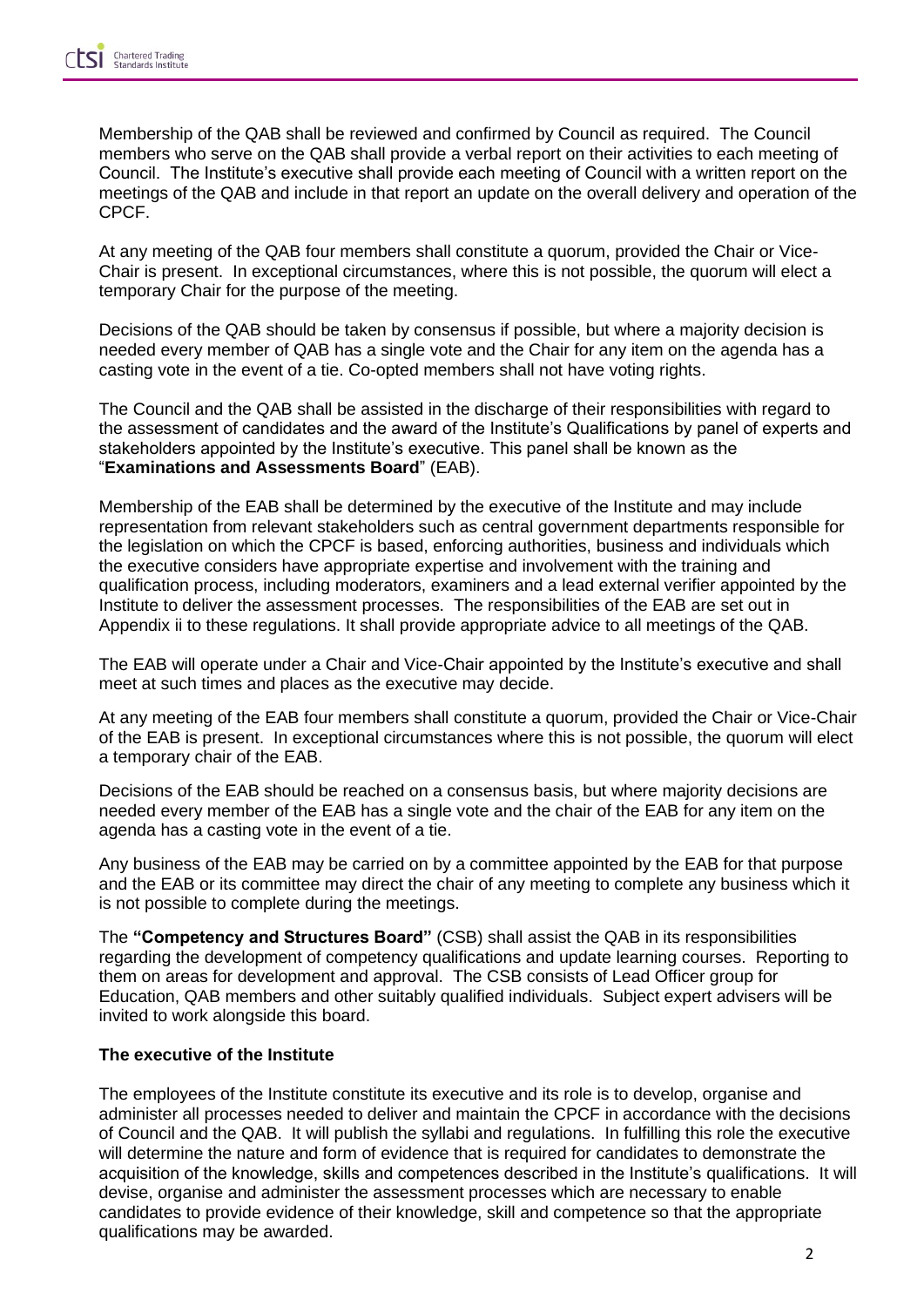### **3 THE INSTITUTE'S QUALIFICATIONS**

3.1 The CTSI Professional Competency Framework comprises of the knowledge, skills and competences needed within Trading Standards service organisations to develop the efficient and effective use of the legislative tools and partnerships available in responding to the needs of consumers and businesses.

The content of the qualifications within the CTSI Professional Competency Framework, as determined by Council, are set out in Appendix iii to these regulations.

3.2 The qualifications available within the CTSI Professional Competency Framework, as determined by Council, are as follows:

**Trading Standards Practitioner Certificate (TSPC)** – Available to all students who have successfully completed the required elements or transitioned into the CPCF at this level. (aligned to Level 4 in the National Qualification Framework; Scotland Level 7).

**Trading Standards Practitioner Diploma (TSPD)** - Available to all students who have acquired TSPC or successfully completed the required elements at this level or transitioned into the CPCF and at this level 5 qualification. (aligned to level 5 in the National Qualification Framework; Scotland Level 8).

**Trading Standards Advanced Practitioner (TSAD) (degree level)** – available to all students who have acquired TSPD or transitioned into the CPCF and successfully completed all required elements at this level (aligned to level 6 in the National Qualification Framework; Scotland Level 9).

- 3.3 The following provisions and requirements also apply to the award of the above qualifications:
	- 3.3.1 Where award of a qualification involves undertaking practical and oral examinations, prior to that examination candidates must have submitted for verification evidence in their Portfolio that they have demonstrated all the skills relevant to that qualification. The date by which the Portfolio must have been submitted will be determined and published by the Institute's executive.
	- 3.3.2 In the case of all the above qualifications evidence included in the portfolio must be less than two years old to ensure currency. Evidence which is more than two years old is presumed to be too old to use unless the candidate can demonstrate how the past performance translates into current competence and can evidence this. This will need to be discussed and agreed with an assessor chosen by the Institute's executive for this purpose.
	- 3.3.3 Candidates wishing to use successful completion of examinations more than 5 years prior to their current application for an award of qualification will be required to produce evidence through the Assessment of Prior Learning (APL) which has ensured that their knowledge is up to date.
	- 3.3.4 Candidates for the Weights and Measures aspect must take both the Weights and Measures Practical, Oral and Professional Interview examinations in the same examination cycle on their first sitting of these examinations.
- 3.4 Keeping the Qualifications Framework up to date

In order to ensure the relevance and suitability of the CPCF the Council shall, on an annual basis, update it by adding, amending or removing content or qualifications as it considers necessary, based on recommendations of the QAB. The recommendations of the QAB shall be based on consideration of the views, suggestions and proposals of the Branches and Sections via Council of the Institute via, the CPCF examiners and moderators and the EAB.

The CPCF will be reviewed every five years to ensure currency and fitness for purpose.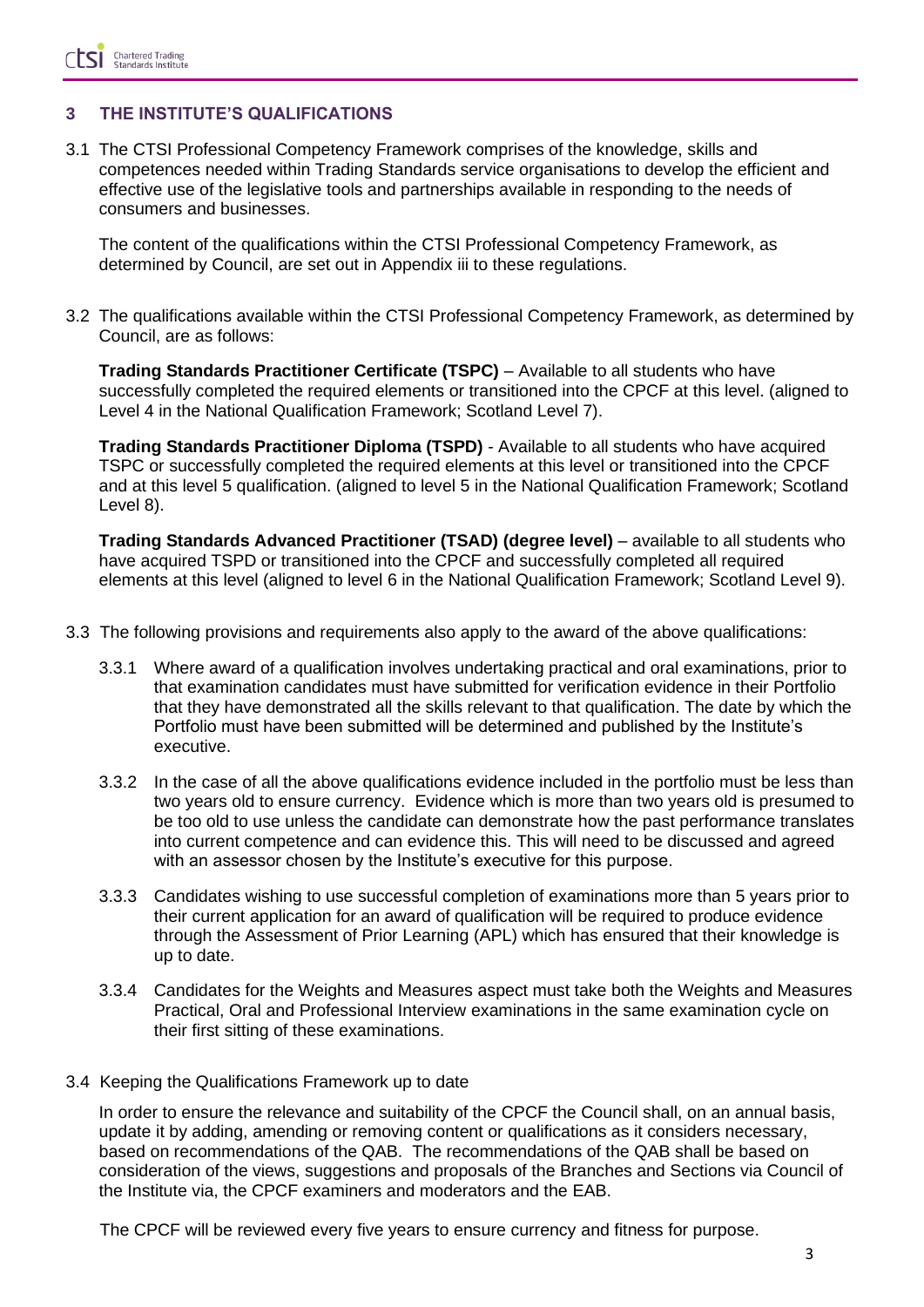#### 3.5 The assessment processes

Assessment of knowledge will be by a variety of assessments, as determined by the Qualifications and Awards Board and in accordance with any specific requirements of stakeholders.

The pass mark for all assessments is 40%.

Candidates achieving marks of 40 – 59 % will be awarded a "Pass"

Candidates achieving marks of 60 – 69 % will be awarded a "Merit"

Candidates achieving marks of 70% or above will be awarded a "Distinction"

Assessment of skill and competence will be by practical demonstration in the delivery of services or by oral examination if appropriate, as determined by the Qualifications and Awards Board.

Examinations of knowledge shall be set by a suitably qualified and experienced person, the **"Examiner"**, appointed by the Institute's executive to set appropriate examinations of knowledge for the CPCF. Examinations may include written exercise, completion of set tasks or questioning in person.

Moderation of results will be conducted by means of a suitably qualified and experienced person, the **"Moderator",** appointed by the Institute's executive to act as a senior examiner for the CPCF.

A "suitably qualified and experienced" person in respect of the Examiner and Moderator roles means a person determined by the Institute's executive to hold appropriate qualifications in the subject matter, to have undertaken relevant Continuous Professional Development and to have experience which will enable them to undertake the process robustly and fairly.

The Trading Standards Advanced Practitioner (degree level) may be demonstrated by means of a service project which is accepted as suitable by the Institute's executive and is successfully completed in the employing organisation.

Assessment in service delivery situations will be by trained assessors registered with the Institute. In order to ensure a robust and consistent regime of assessment there are two stages of verification in the process. These are set out below:

### **Portfolio assessment**

Assessment, using appropriate techniques such as observation, of the candidate's skill and competence in service delivery situations will be conducted by an "**Assessor",** i.e. a suitably qualified person trained by and registered with the Institute. An Assessor may be employed within the candidate's employing organisation or external to that organisation. Written evidence of the candidate's satisfactory performance, as confirmed by the Assessor, will be included in a portfolio of evidence held by the candidate.

### **Verification**

The adequacy of completed portfolios to be submitted as evidence that the candidate has satisfactorily demonstrated all the skills and competences required by one of the Institute's qualifications will be assessed by an "**Verifier"**, i.e. a suitably qualified person trained by and contracted to the Institute to review the adequacy of portfolios of candidates. Verifiers are appointed directly by the Institute. When a verifier determines that a portfolio which has been submitted for qualification purposes is not adequate, feedback on the reasons for its rejection will be given to the candidate.

"Suitably qualified" assessors and verifiers are those trained by the Institute's executive in the relevant stages of the above process. They must hold appropriate qualifications and have undertaken Continuous Personal and Professional Development, as determined by the Institute's executive. The training must include attendance at update meetings when required.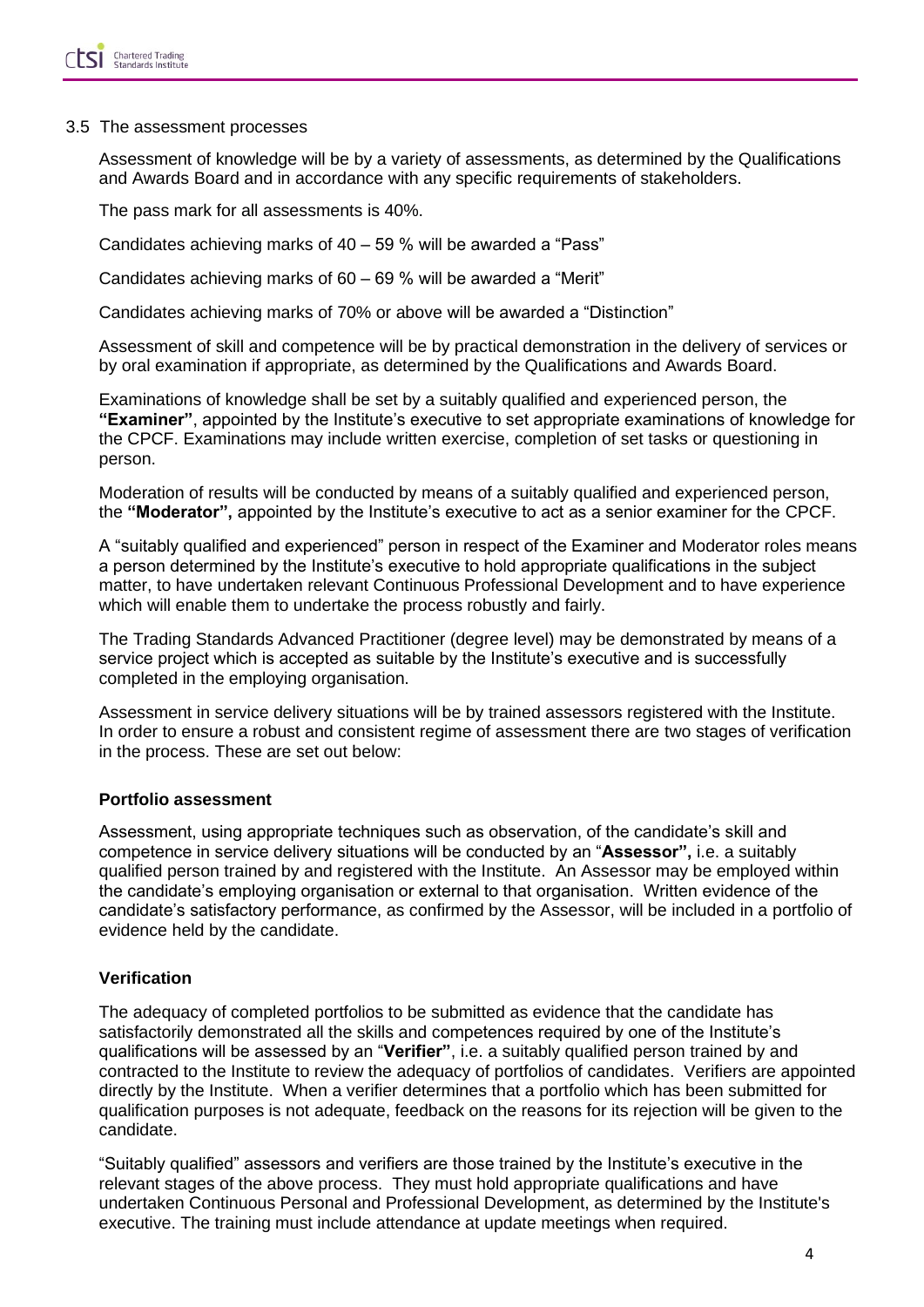#### 3.6 Transitional provisions

In deciding on the award of the above qualifications the QAB shall take into account relevant qualifications awarded by the Institute prior to the introduction of the CPCF, as set out below:

Candidates holding passes in the CSCATS, DCATS, specific subject module certificates qualifications are deemed able to meet the knowledge requirements for correlating units within the Institute's qualifications. Candidates holding those qualifications, and wishing to claim credit for them within the Institute's Qualifications, need to have been awarded within the timescales determined by Council.

There will be a three-year period that students can use to transfer current/relevant subjects into the CPCF, starting from 1 January 2019. Two years' grace period for extenuating circumstances after this, but no further transfers after 2024.

#### 3.7 External qualifications and APL

Candidates for the Institute's Qualifications and who are in receipt of an appropriate award achieved through the study of a programme accredited/recognised by the Institute's executive may be credited with having achieved the standards required of any of the qualifications in 3.2 to such extent as the Institute's executive may from time to time determine. Candidates will still be required to successfully complete any other required assessment, where appropriate, before any qualification is awarded.

Any qualifications considered for the above purpose must not be more than 5 years old, subject to the following exception:

Where the qualifications referred to above are more than 5 years old candidates have the option, on payment of the appropriate fee, of submitting supporting evidence to a prior learning panel appointed by the Institute's executive to demonstrate that their knowledge is current and up to date. This panel will consider documentation as supplied by candidates who may be seeking to demonstrate successful completion of various parts of the CPCF.

### **4 REGISTRATION IN THE CPCF AND FOR THE ASSESSMENTS**

4.1 Candidates for the Institute's Qualifications must be registered with the Institute's executive as participants in the CPCF prior to engaging in related activities. Registration as a participant in the CPCF requires applicants to confirm that they have read and agree to adhere to the Institute's Code of Professional Conduct. The Institute's executive may accept the registration of any person it deems to be suitably qualified.

Registration is by the completion of an application and payment to the Institute's executive. Where a local authority or other employing organisation is making payment, a purchase order number is required.

Upon registration candidates and local authorities are committing to the completion of the requirements of the qualification within the CPCF and within the specified timelines as determined by Council.

Each qualification's specific requirements; coursework, assessments and portfolio are to be submitted prior to taking examinations, any submission date will be determined by the Institute's executive.

Candidates undertaking stage 1 for the first time are required to complete all examinations, coursework and resits within the same assessment diet.

A candidate cannot progress to stage 2 until they have successfully completed Stage 1.

A candidate is limited to re-sitting any one assessment 3 times consecutively.

A candidate cannot progress to Stage 3 until the successful completion of stage 2.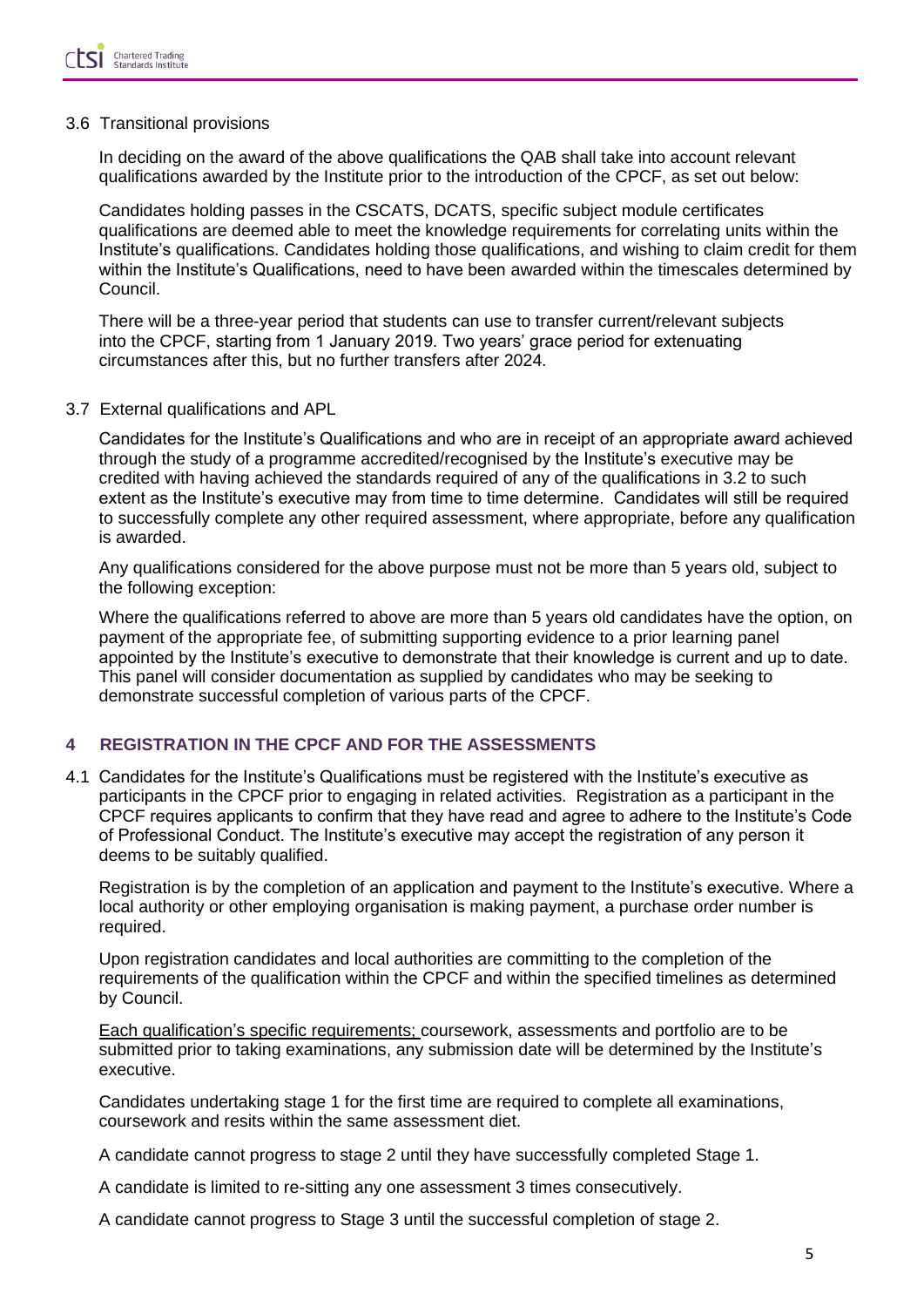

#### 4.2 Registration Fees

Fees for registration and participation in the CPCF shall be set by the Institute's executive.

4.3 Registration for assessments

Upon registration for a specific qualification in the CPCF the candidates will automatically be entered to complete all required assessments for that stage by a date specified and published by the Institute's executive.

Upon registering to sit any professional interview requirement at Stage 2, you are automatically giving your permission for CTSI to video your interview for marking purposes.

Candidates with additional needs are responsible for making requests in advance with an appropriate period of notice to the Institute's executive regarding any specialist need during examinations and assessment. The Institute's executive will ensure that arrangements are made to accommodate such needs where reasonably practical. Candidates making such requests will be asked to provide appropriate independent documentary evidence of their additional need and how performance in the examination may be affected.

4.4 Academic misconduct and integrity declaration On registering into the CPCF, you will automatically abide by the Academic Misconduct and Integrity Declaration (please read Appendix v). All candidates are required to ensure they abide by this declaration during the course of completing their qualification(s).

### **5 LEARNING OUTCOMES, SYLLABI AND PORTFOLIOS**

- 5.1 The learning outcomes and syllabi for each unit's examination, coursework, project and oral examination will be published by the Institute's executive.
	- 5.1.1 Word limits on assessments:

The word limit for an assignment is part of the assessment criteria. There is a tolerance of 10% in excess of the word limit (e.g. 2000 word limit  $= +$  or  $-$  200 words). Any excess over the word limit beyond the 10% will result in a maximum mark of 40%.

- 5.2 Candidates will be examined on the legislation that is in place on the day of their examination (see syllabus), unless otherwise stipulated by the Institute's executive prior to the exams.
- 5.3 The Institute's executive will publish the skills to be evidenced in the Portfolio which are required to be submitted by a candidate for any qualification within the CPCF by the specified date as identified by the institute's executive.

# **6 THE AWARD OF THE QUALIFICATIONS**

- 6.1 The Qualifications and Awards Board shall award the appropriate qualifications to candidates whom it is satisfied have met the requirements of the Institute's Qualifications and these regulations, based on evidence from the assessment processes conducted and administered by the Institute's executive.
- 6.2 The Institute's executive will notify candidates of the decisions of the QAB.

Meetings of the Qualifications and Awards Board for the above purposes will take place as determined by the Council of the Institute on dates to be advised by the Institute's executive. The award of qualifications to candidates may be officially confirmed and recorded only if a quorum of at least four members of the QAB, including the Chair or nominated Chair, are in attendance.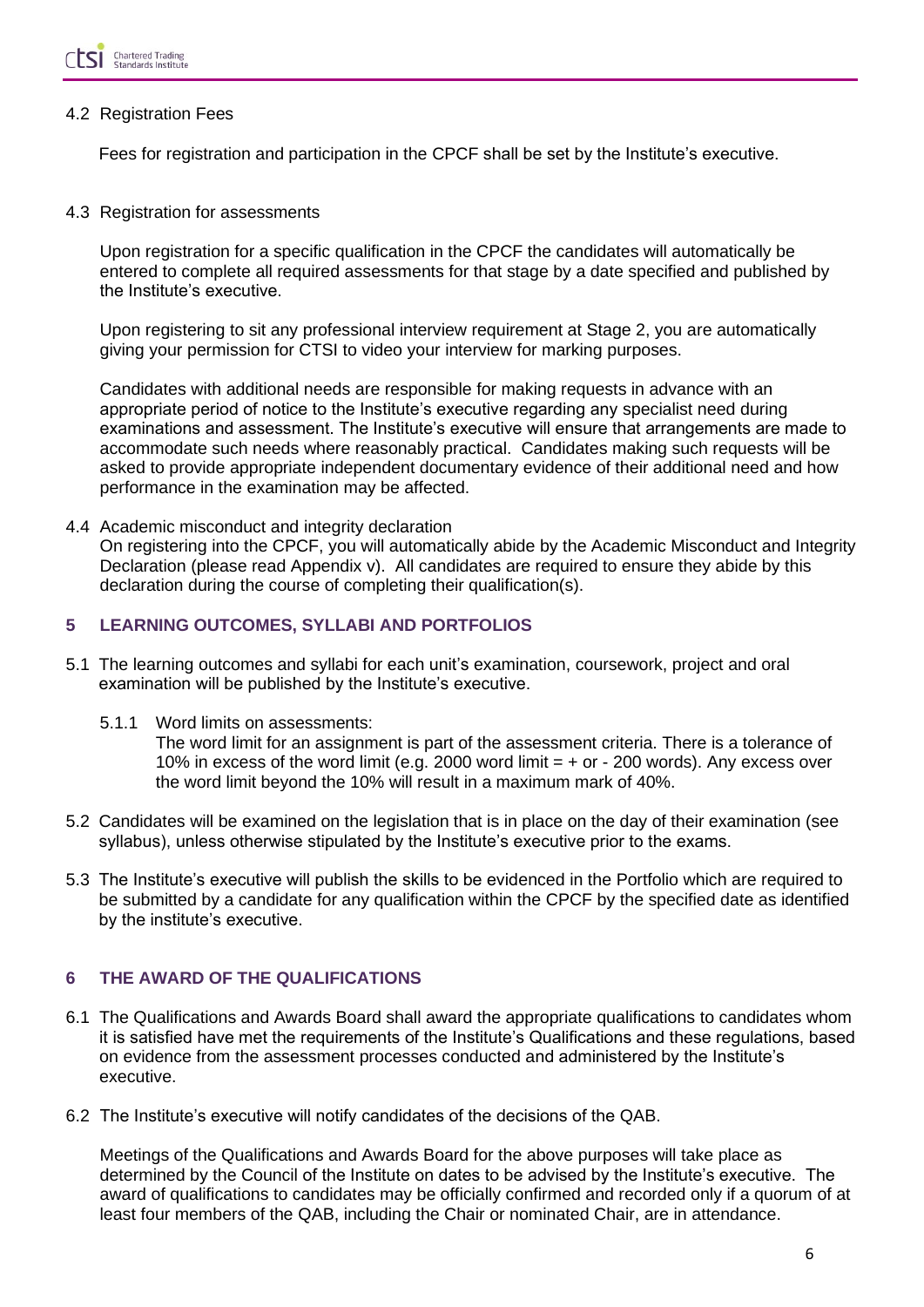## **7 IRREGULARITIES AND MISCONDUCT**

- 7.1 Where it is alleged that:
	- any irregularity has occurred in the conduct of an examination, whether generally or in relation to a particular candidate, or
	- a candidate has been guilty of misconduct, cheating, falsification of evidence, unauthorised cooperation with any other person or plagiarism with a view to unjustly gaining a qualification.

The Institute's executive may appoint a disciplinary panel of not less than three individuals made up of moderators and/or examiners to investigate the allegation and report its conclusions to the EAB and the Institute's executive. After consideration of the panel's conclusions the EAB shall make appropriate recommendations to the QAB.

- 7.2 Any candidate against whom an allegation referred to above is made, shall receive notice of any meeting of the disciplinary panel and shall be entitled to attend its meeting and make representations either in person, in writing or through a representative.
- 7.3 As part of any investigation candidates may be requested to attend the disciplinary panel at which they may be accompanied by a representative.
- 7.4 After consideration of the recommendations of the EAB, the Qualifications and Awards Board shall take appropriate action. It may make a report to Council for its consideration regarding the action to be taken if it decides it necessary to do so. Any appeal against the final actions of the QAB or Council shall be made in writing and considered by a panel consisting of the Chair, Vice-Chair and Chief Executive of the Institute. The panel's decision shall be final.
- 7.5 Where it is felt that a candidate has failed to abide by the Institute's Code of Professional Conduct, the Institute's Council reserves the right to take such action as it thinks fit.

### **8 EXTENUATING CIRCUMSTANCES**

- 8.1 Where a candidate wishes to make known to the EAB and QAB any extenuating circumstances affecting their performance in any assessment they should inform the Institute's executive prior to the assessment or on the examination day or immediately after the examination. Any such notification should be confirmed in writing immediately and in any case within 5 days of sitting the examination, enclosing any supporting evidence.
- 8.2 If a candidate believes their performance in any assessment was materially affected on the grounds of ill health, they must contact the Institute's executive within 5 days of the examination taking place, and where appropriate have sought medical attention within that timeframe. Should an appeal result, the candidate will be then asked to supply all relevant medical documentation, including that from any post examination consultation.
- 8.3 An application for consideration of extenuating circumstances may be submitted by the candidate personally or their line manager in respect of the candidate's performance in the examination.
- 8.4 If the request complies with the above requirements of these regulations the Institute's executive shall provide the QAB with all the information submitted by the candidate. After due consideration of the candidate's request and supporting evidence of the extenuating circumstances, the QAB will decide such action thereon as it may think fit. The QAB's decision shall be communicated to the candidate by the Institute's executive.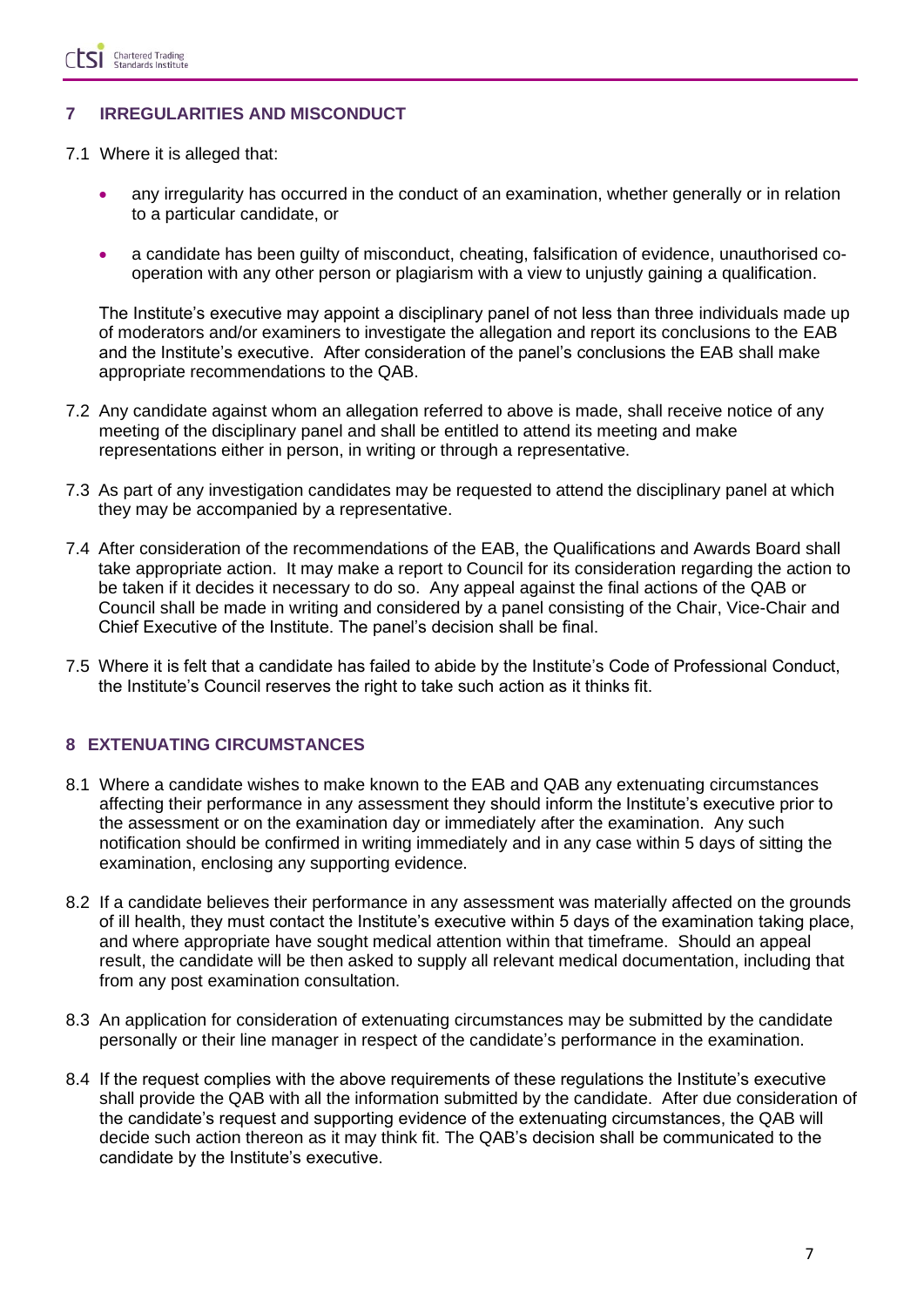### **9 ASSESSMENT APPEALS**

- 9.1 A candidate may appeal against a decision of the QAB on the grounds that:
	- (a) there was a material irregularity in the conduct of any given assessment method or its assessment;
	- (b) there were circumstances affecting the candidate's performance which were unknown to the QAB at the time of their decisions. Evidence that should have been submitted under the provisions of Regulation 8 will carry less weight if subsequently submitted under these provisions.
- 9.2 A candidate wishing to appeal against a decision of the QAB must do so within 20 days of the date on the notification of the result of the relevant examination or other assessment. An appeal application may be submitted only by the candidate personally and in respect of their own performance in the assessment.
- 9.3 An appeal shall be accompanied by such fees as may from time to time be prescribed.
- 9.4 The Institute's executive has the right to refuse appeals which are based solely on marks awarded being too low, or any other matter of academic judgement.
- 9.5 The Institute's executive shall appoint an appeal panel of not less than three persons to consider an appeal under this section, with representation from the following: Institute's Chief Executive, the

Chair of the Institute, a Member of the College of Fellows, a representative of the Chief Officer Sections and a previous Chair of the Institute.

- 9.6 The appeal panel shall consider any representations and evidence submitted by the candidate and may, if it considers the appeal to be well founded, vary the decision of the QAB to such extent as it may think fit, provided that the appeal panel shall not have the power to vary any mark approved by the QAB except in the case of a material irregularity in the conduct of the examination or its assessment, when the outcome of an investigation under Regulation 7 may be relevant.
- 9.7 The appeal panel has the right to consult with relevant examiners, moderators and invigilators on whether the circumstances being complained of were likely to impact on the performance of the student
- 9.8 The appeal panel's decision is final.
- 9.9 The appeal panel will inform the QAB of its decision and the Institute's executive will inform the candidate in accordance with the instructions of the appeal panel.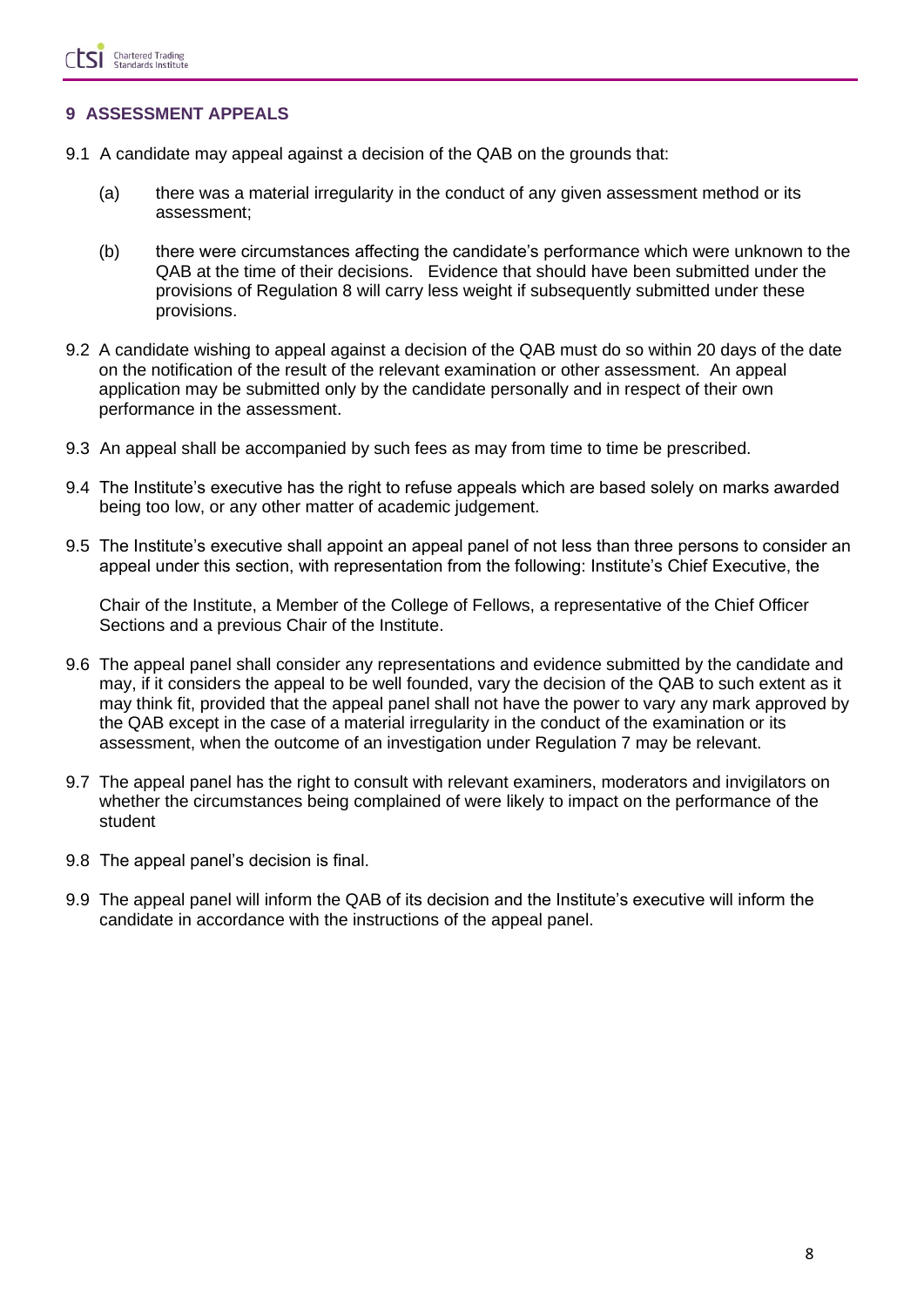

# Appendix i

# **CTSI Professional Qualifications Framework Regulations - Appendix i**

# Membership and Responsibilities of the Qualifications and Awards Board

Members of the Qualifications and Awards Board are appointed by Council and shall include:

- 4 Council members
- 2 appropriate officers of the Institute's executive
- 2 of the Institute's Lead Officers for Education
- 1 invited person (advisory capacity)
- a Chair with appropriate expertise
- The Chair will choose a Vice Chair from within the QAB members

The responsibilities of the Qualifications and Awards Board are to:

- a. satisfy itself that all examination and assessment procedures and processes needed to determine whether or not candidates have met the requirements of the Institute's qualifications are adequate and have been correctly implemented and followed;
- b. decide on the award of qualifications to individual candidates following receipt of reports and recommendations from the Examinations and Assessment Board;
- c. consider any applications by candidates for the consideration of extenuating circumstances in relation to their performance in any assessment and make appropriate recommendations to the Institute's executive.
- d. instruct the Institute's executive regarding the notification and publication of awards;
- e. ensure that any appeals or exceptional circumstances notified by candidates have been fully considered in a consistent and moderate manner;
- f. consider and respond appropriately to any recommendations or suggestions for changes to the CPCF made by Branches, Sections and executive of the Institute and the advice or recommendations of the Examinations and Assessment Board regarding such changes;
- g. oversee and implement on behalf of Council any review or modification of the CPCF, including the update of syllabi for assessments and portfolio requirements;
- h. report to Council any recommendations or decisions regarding the form and content of the CPCF, setting out the reasons for those decisions.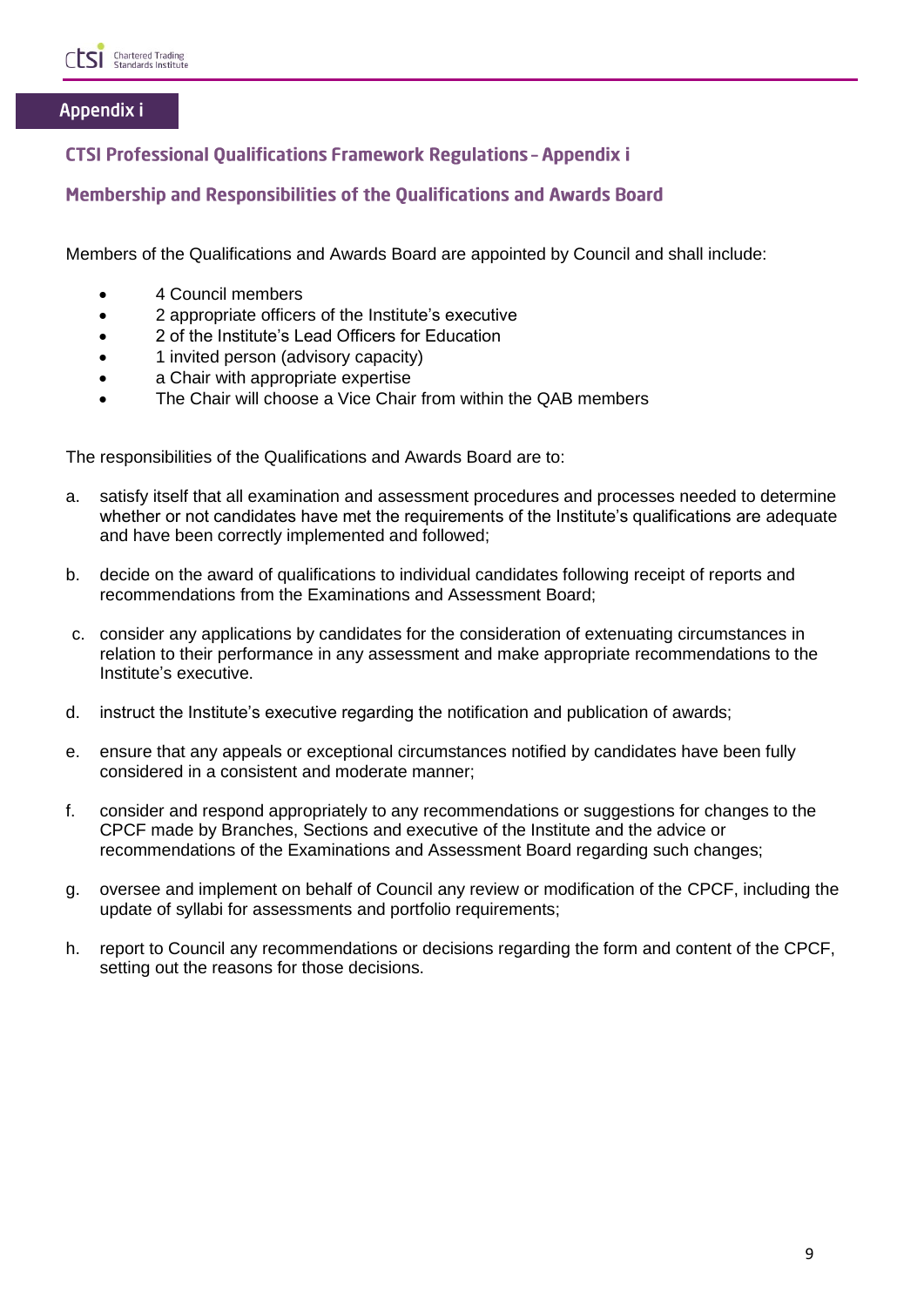

### Appendix ii

# **CTSI Professional Qualifications Framework Regulations - Appendix ii**

### **Responsibilities of the Examinations and Assessment Board**

It is the responsibility of the Examinations and Assessments Board to:

- a. receive the marks achieved by candidates in all of the assessments and make appropriate recommendations to the Qualifications and Awards Board regarding the award of qualifications;
- b. advise the Qualifications and Awards Board and the Institute's executive in relation to any matters relating to use, content, development, maintenance and delivery of the Qualifications Framework;
- c. consider the results of any investigations instigated by the Institute's executive in respect of allegations of irregularity in the conduct of an examination and make appropriate recommendations to the Qualifications and Awards Board and, if necessary, Council;
- d. consider the results of any investigations instigated by the Institute's executive in respect of allegations of misconduct by a candidate with a view to unjustly gaining a qualification and make appropriate recommendations to the Qualifications and Awards Board and, if necessary, Council. [See page 13 for further information on what constitutes misconduct.]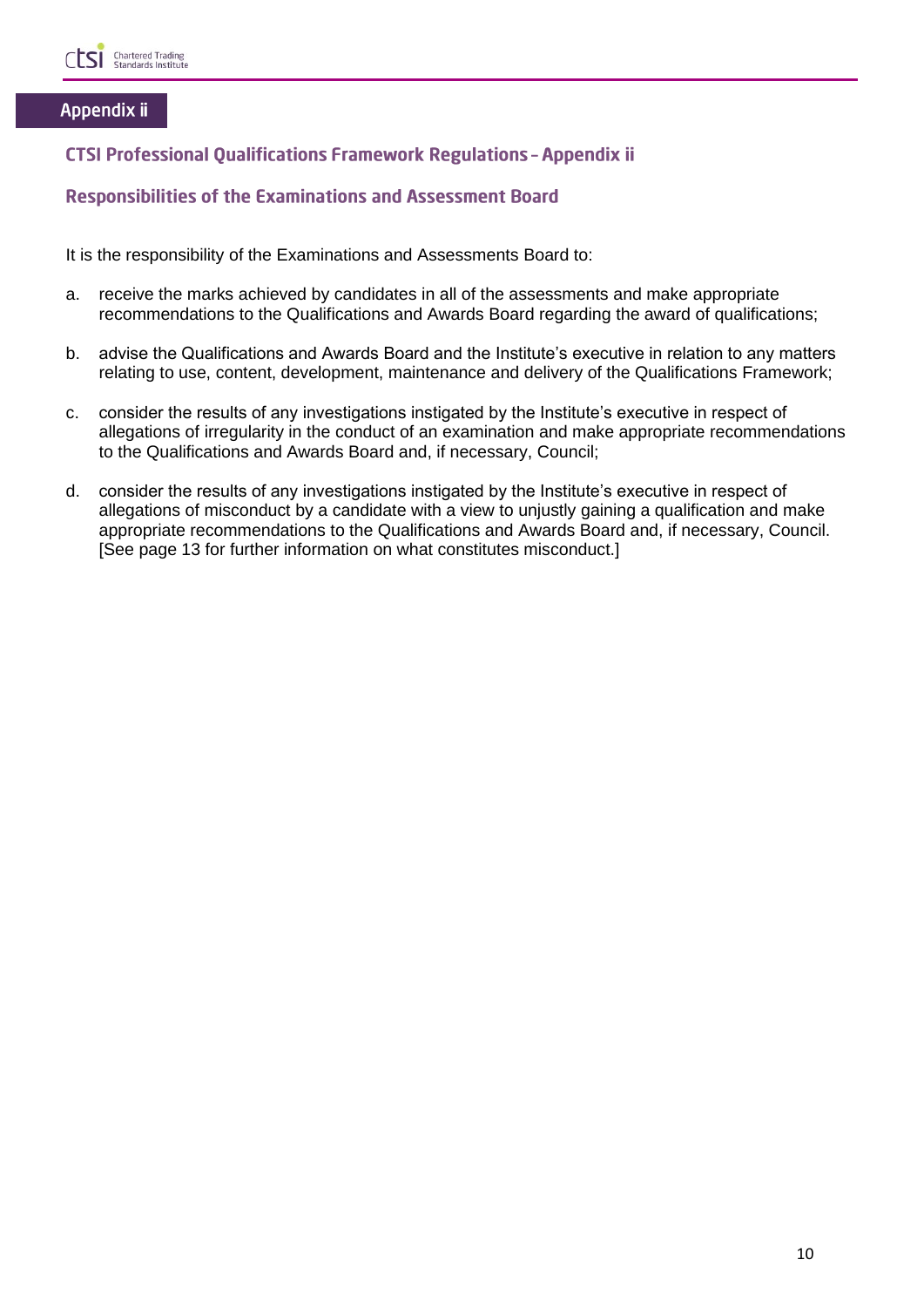

# Appendix iii

# **CTSI Professional Competency Framework Regulations - Appendix iii**

### **Elements of the Framework**

The structure of the CTSI Professional Competency Framework qualifications is as follows:

#### **Trading Standards Practitioner Certificate**

Practitioners will gain the knowledge of the following subjects and areas of law as they relate to the delivery of elements of professional Trading Standards Services:

- Unit 1 Regulatory Environment and Enforcement
- Unit 2 Business and Consumer Legal Framework
- Unit 3 Trading Standards Law part 1

#### **Trading Standards Practitioner Diploma**

Practitioners will gain the knowledge of the specific service delivery areas of law plus any necessary skills or competences relevant to the specific subject area.

- Unit 4 Trading Standards Law part 2 (comprising of):
	- Weights and Measures; and one of
	- Food Standards or
	- Feed or
	- Product Safety.
- Unit 5 Investigations
- Unit 6 Regulating Markets

#### **Trading Standards Advanced Practitioner (degree level)**

Practitioners will gain the skills and knowledge to evaluate and implement advanced aspects of trading standards.

• Unit 7 - Project

Note: The learning outcomes and syllabuses for the CPCF are published by the Institute's executive on the Institute's website at:

[Stage 1 learning outcomes and syllabi.](https://www.tradingstandards.uk/practitioners/training-development/qualifications-resources#stage1info) [Stage 2 learning outcomes and syllabi.](https://www.tradingstandards.uk/practitioners/training-development/qualifications-resources#stage2info) [Stage 3 information.](https://www.tradingstandards.uk/practitioners/training-development/qualifications-resources#stage3info)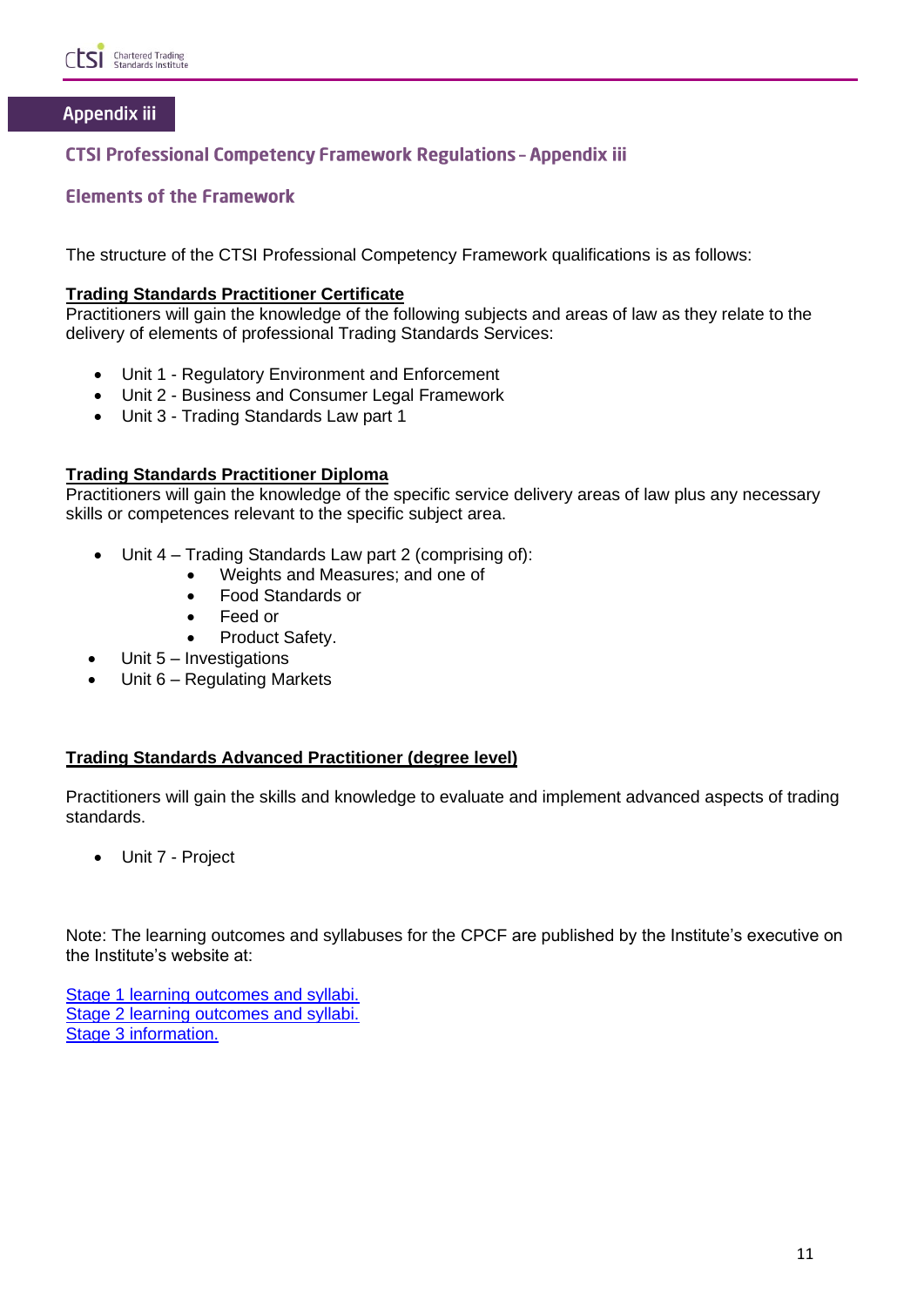

### **CTSI Professional Competencies Framework - Appendix iv**

### **Responsibilities of the Competencies and Structures Board (CSB)**

- Purpose of Board: This board will review the CPPD and competency needs of the trading standards profession and make recommendations to the QAB on subjects for development.
- Members: Education Lead Officers Group, QAB members, CTSI's Head of Client and Commissioning (or nominated person from the Education Team) Chair: Education Lead Officer member (principal officer)
- Reports to: Qualifications and Awards Board (QAB)

It is the responsibility of the Competencies Structures Board:

- a. to discuss and review potential subjects for development either as a short CPPD course or as a competency course.
- b. to look at the evidence provided by CTSI / Lead Officers / Stakeholders to ensure it meets the initial criteria for consideration. A minimum set of requirements must be met to enable the board to proceed.
- c. to review any CPPD or competencies that are developed and available for completion; to maintain accuracy and relevance to the profession.
- d. to utilise subject experts (Lead Officers or others) to work with the Board on any development or review of courses already available.
- e. to set out processes to be followed/adhered to and notify the QAB where necessary of any issues arising from the development of courses.
- f. to make recommendation to the QAB of any suggested CPPD/Competency courses. Work on the course may not commence until permission to proceed is given by the QAB. On completion of development work, provide all information to QAB for agreement to publish.
- g. to appoint Advisors, who will sit on the Board in a non-voting capacity to provide essential knowledge and advice to Board members. These may be CTSI Lead Officers / Stakeholders / or general acknowledged subject experts.